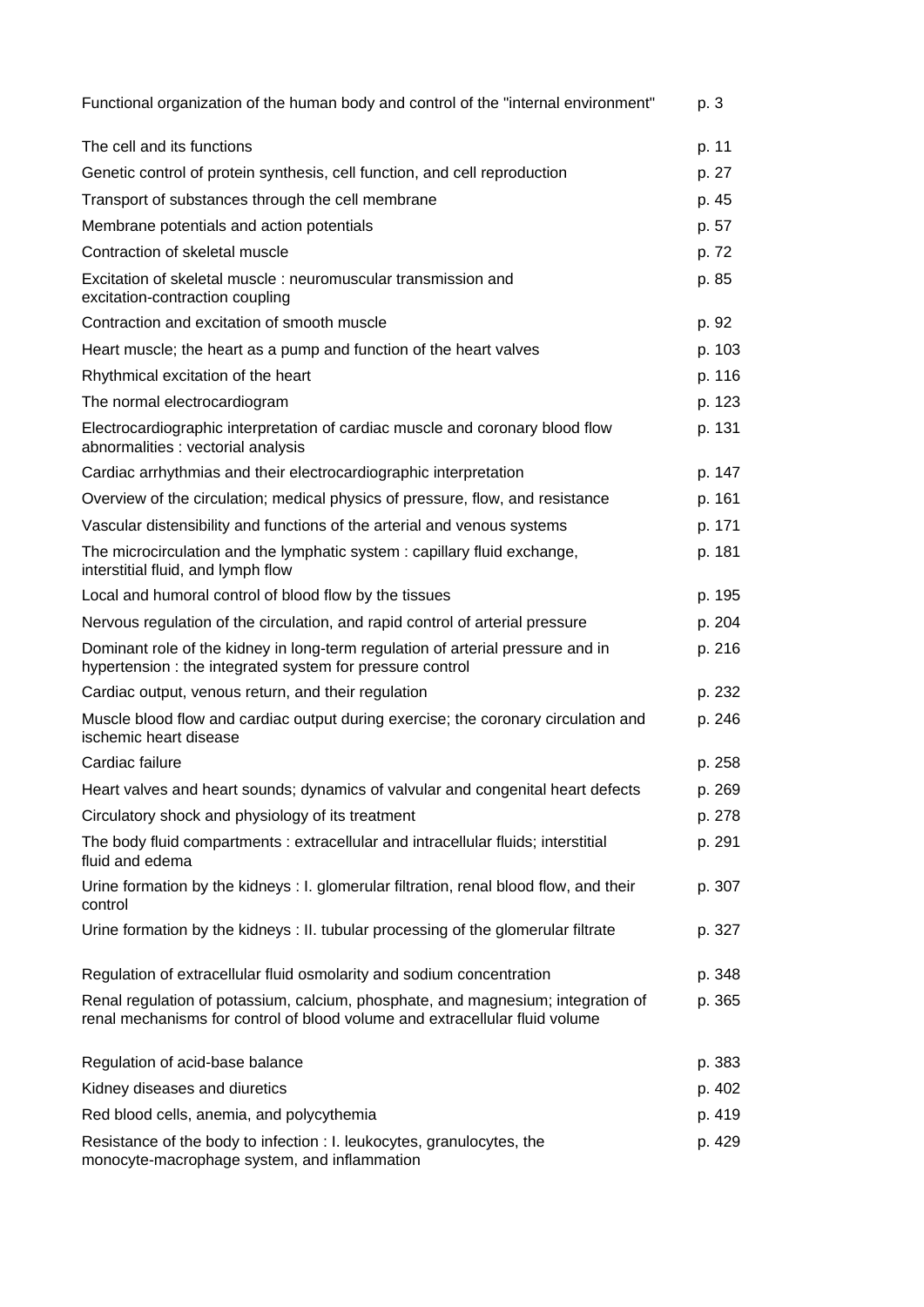| Resistance of the body to infection : II. immunity and allergy                                                  | p. 439 |
|-----------------------------------------------------------------------------------------------------------------|--------|
| Blood types; transfusion; tissue and organ transplantation                                                      | p. 451 |
| Hemostasis and blood coagulation                                                                                | p. 457 |
| Pulmonary ventilation                                                                                           | p. 471 |
| Pulmonary circulation, pulmonary edema, pleural fluid                                                           | p. 483 |
| Physical principles of gas exchange; diffusion of oxygen and carbon dioxide through<br>the respiratory membrane | p. 491 |
| Transport of oxygen and carbon dioxide in blood and tissue fluids                                               | p. 502 |
| Regulation of respiration                                                                                       | p. 514 |
| Respiratory insufficiency - pathophysiology, diagnosis, oxygen therapy                                          | p. 524 |
| Aviation, high-altitude, and space physiology                                                                   | p. 537 |
| Physiology of deep-sea diving and other hyperbaric conditions                                                   | p. 545 |
| Organization of the nervous system, basic functions of synapses, "transmitter<br>substances"                    | p. 555 |
| Sensory receptors, neuronal circuits for processing information                                                 | p. 572 |
| Somatic sensations : I. general organization, the tactile and position senses                                   | p. 585 |
| Somatic sensations : II. pain, headache, and thermal sensations                                                 | p. 598 |
| The eye : I. optics of vision                                                                                   | p. 613 |
| The eye : II. receptor and neural function of the retina                                                        | p. 626 |
| The eye: III. central neurophysiology of vision                                                                 | p. 640 |
| The sense of hearing                                                                                            | p. 651 |
| The chemical senses - taste and smell                                                                           | p. 663 |
| Motor functions of the spinal cord; the cord reflexes                                                           | p. 673 |
| Cortical and brain stem control of motor function                                                               | p. 685 |
| Contributions of the cerebellum and basal ganglia to overall motor control                                      | p. 698 |
| Cerebral cortex, intellectual functions of the brain, learning and memory                                       | p. 714 |
| Behavioral and motivational mechanisms of the brain - the limbic system and the<br>hypothalamus                 | p. 728 |
| States of brain activity - sleep, brain waves, epilepsy, psychoses                                              | p. 739 |
| The autonomic nervous system and the adrenal medulla                                                            | p. 748 |
| Cerebral blood flow, cerebrospinal fluid, and brain metabolism                                                  | p. 761 |
| General principles of gastrointestinal function - motility, nervous control, and<br>blood circulation           | p. 771 |
| Propulsion and mixing of food in the alimentary tract                                                           | p. 781 |
| Secretory functions of the alimentary tract                                                                     | p. 791 |
| Digestion and absorption in the gastrointestinal tract                                                          | p. 808 |
| Physiology of gastrointestinal disorders                                                                        | p. 819 |
| Metabolism of carbohydrates, and formation of adenosine triphosphate                                            | p. 829 |
| Lipid metabolism                                                                                                | p. 840 |
| Protein metabolism                                                                                              | p. 852 |
| The liver as an organ                                                                                           | p. 859 |
| Dietary balances; regulation of feeding; obesity and starvation; vitamins and<br>minerals                       | p. 865 |